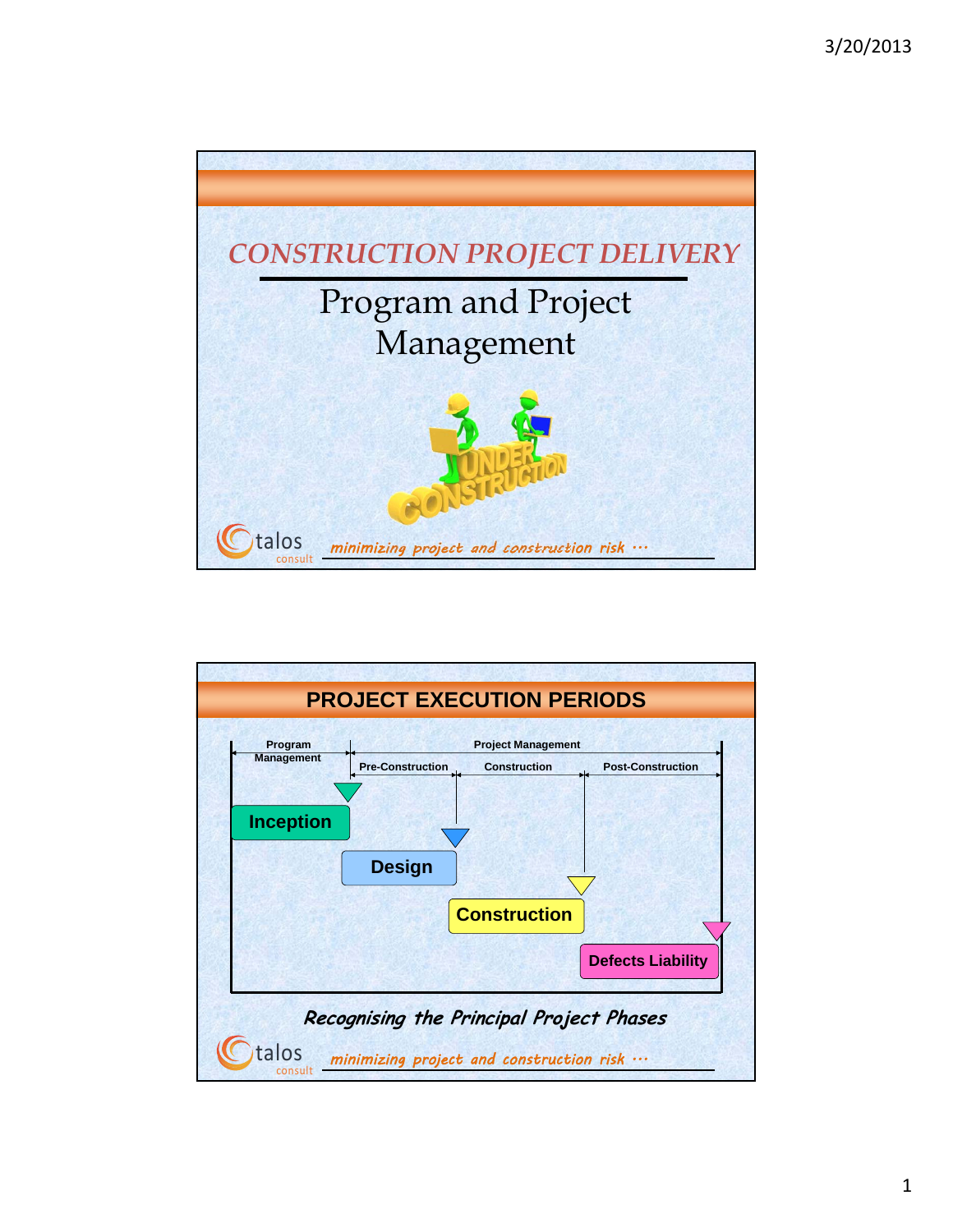

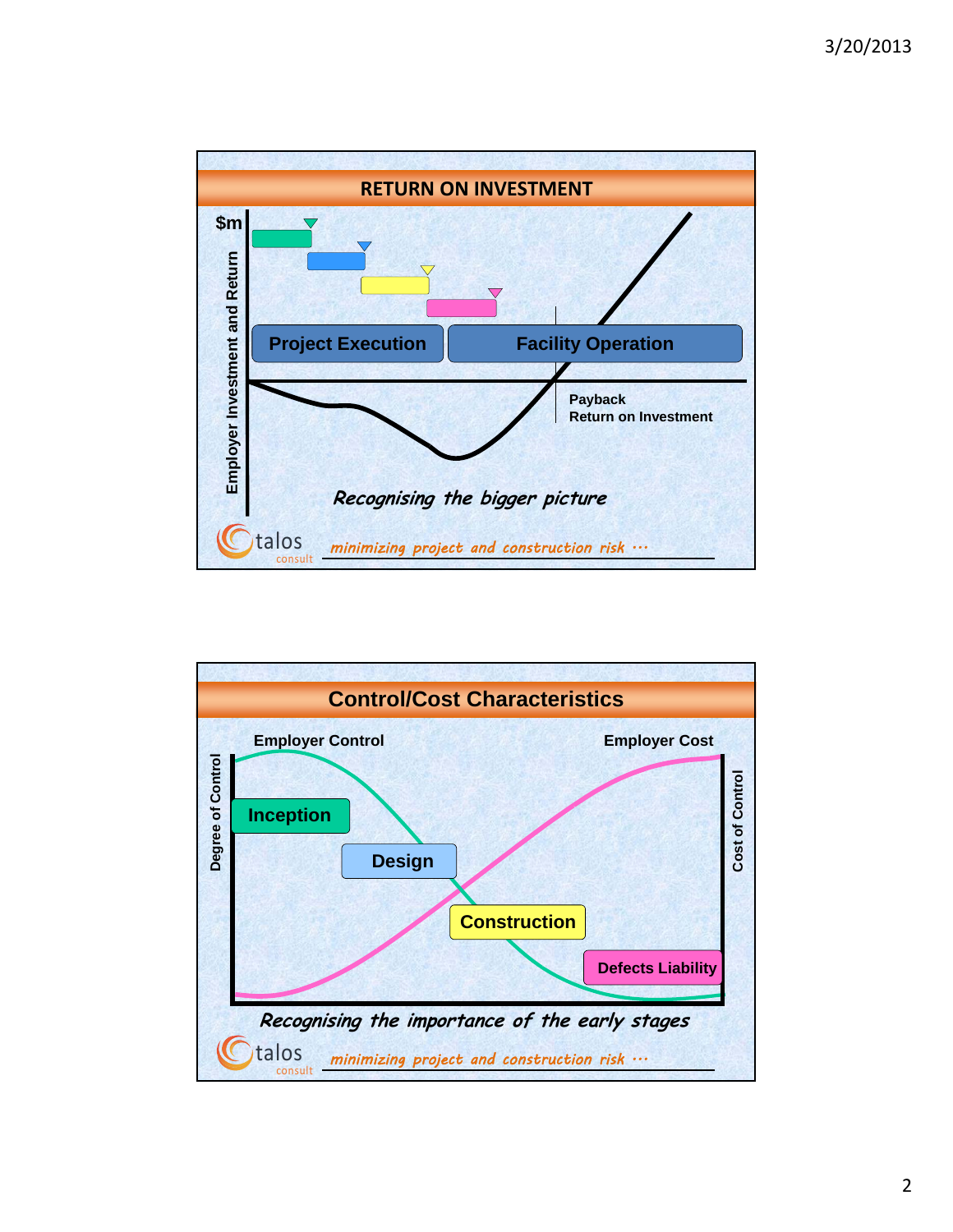

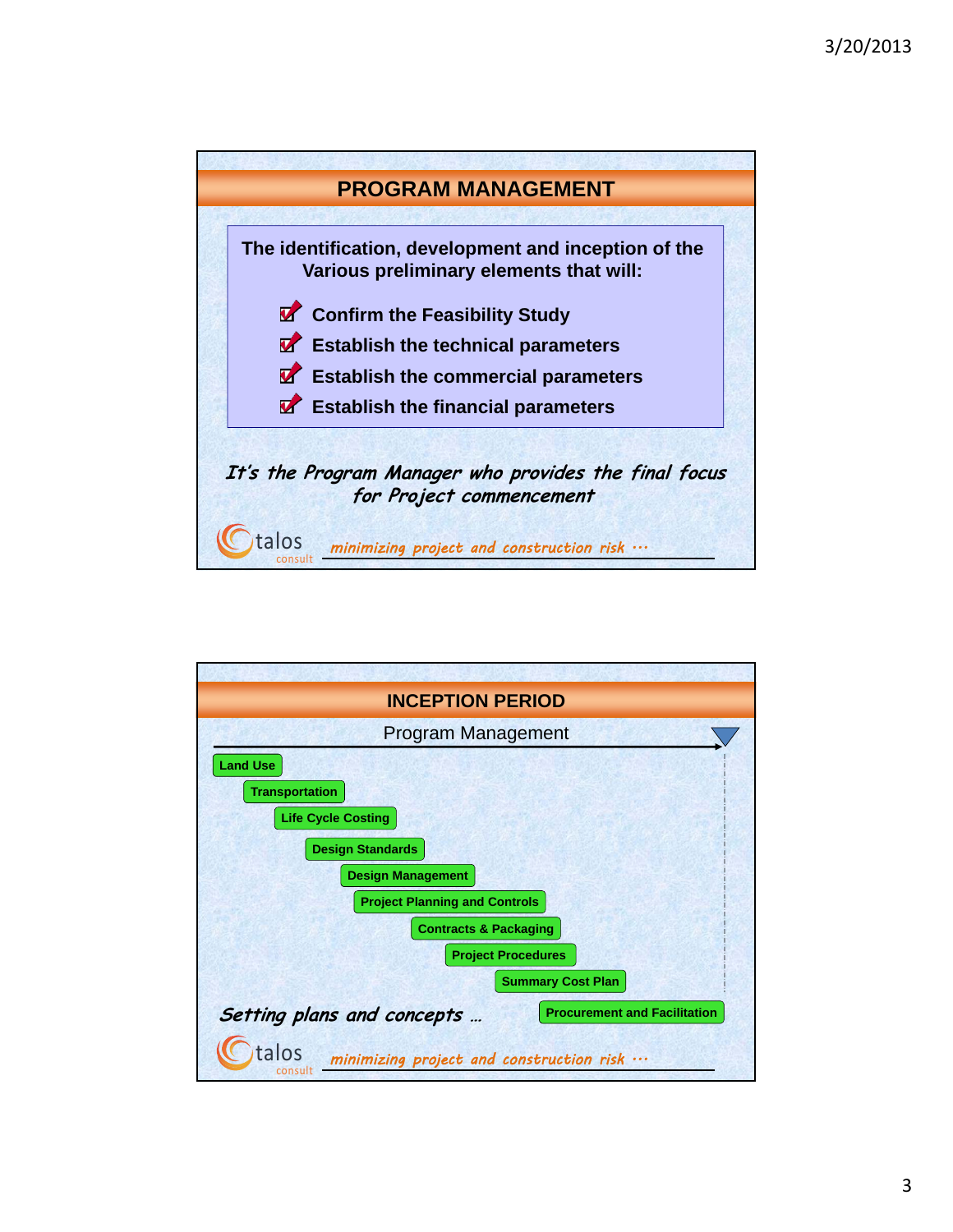

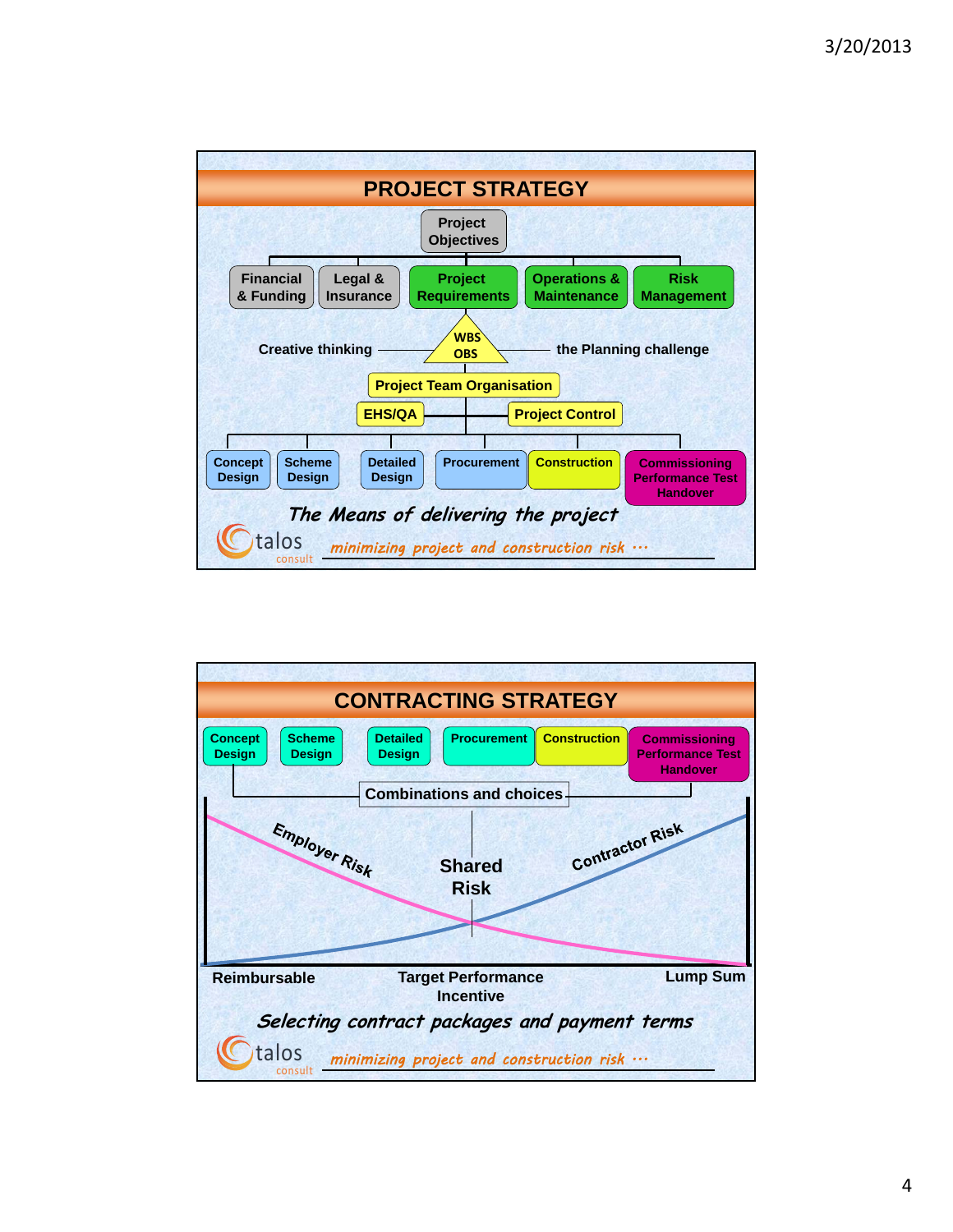

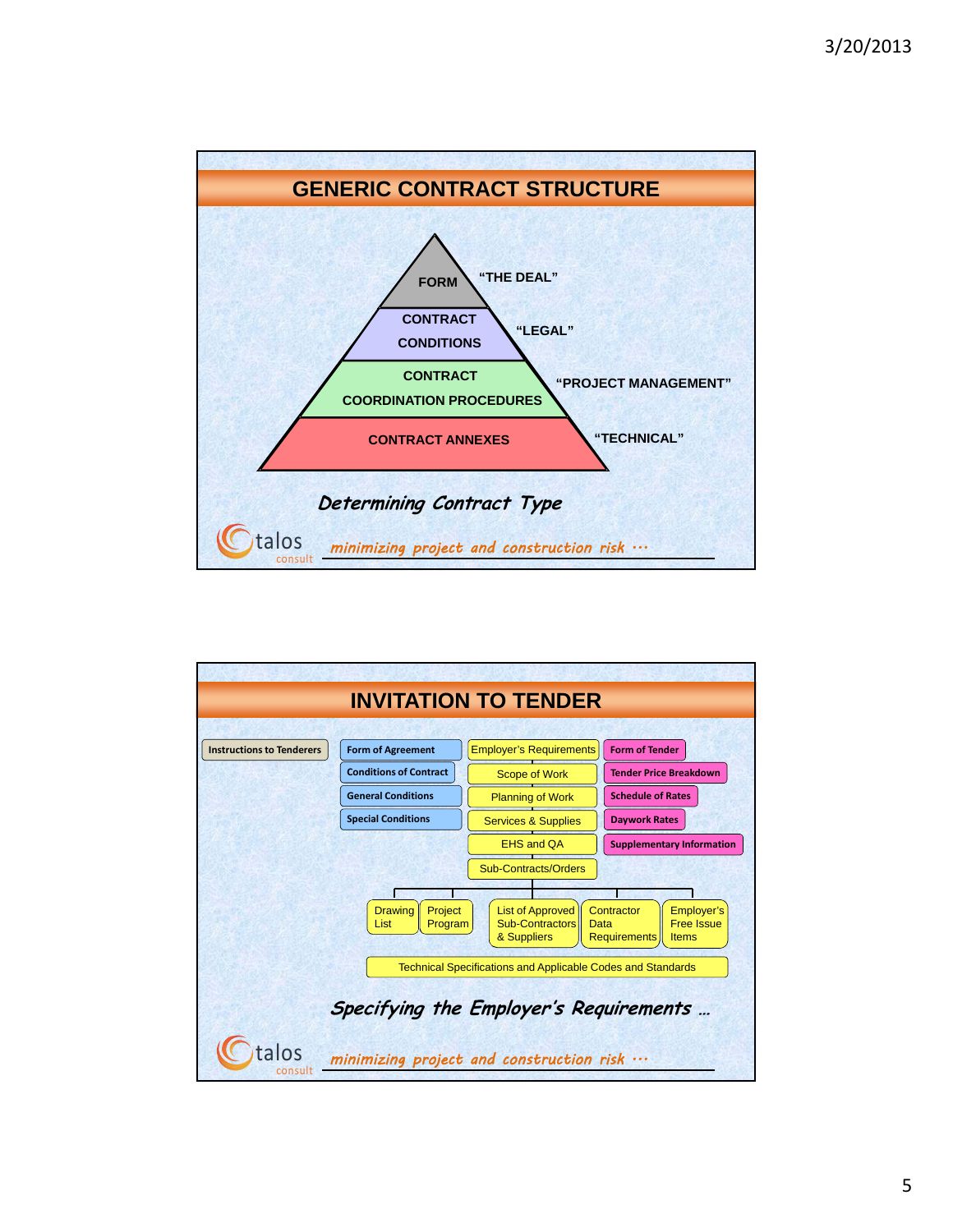

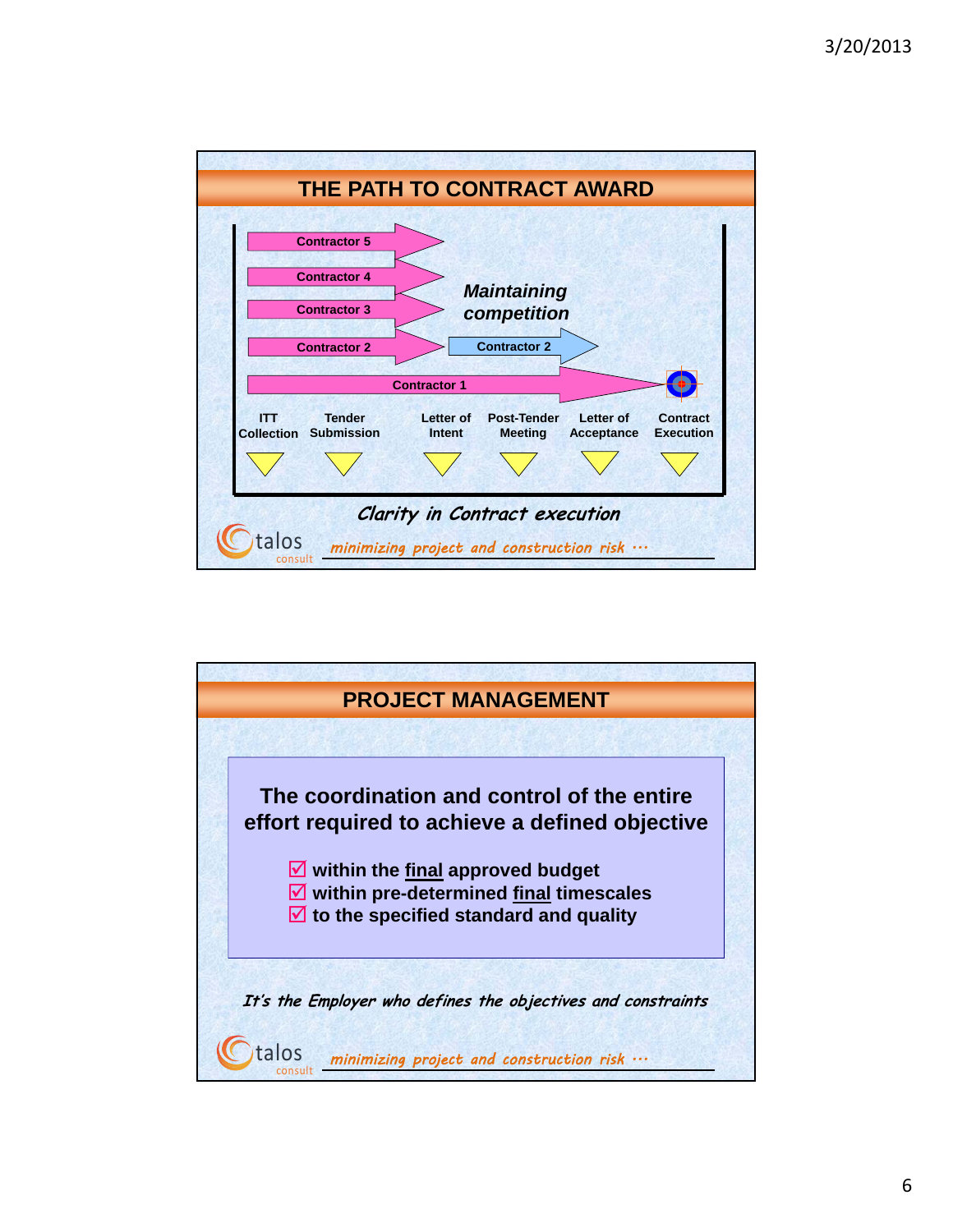

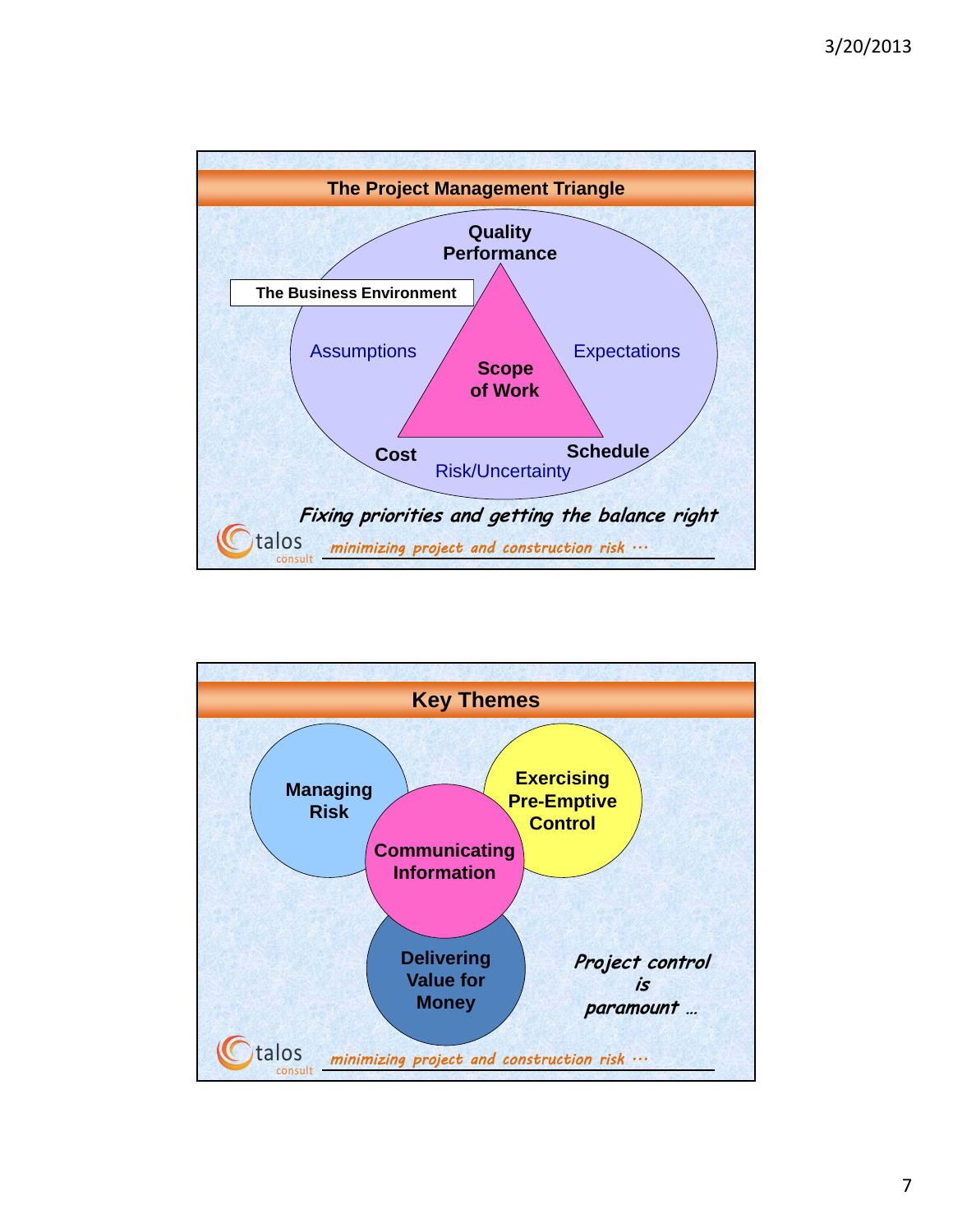

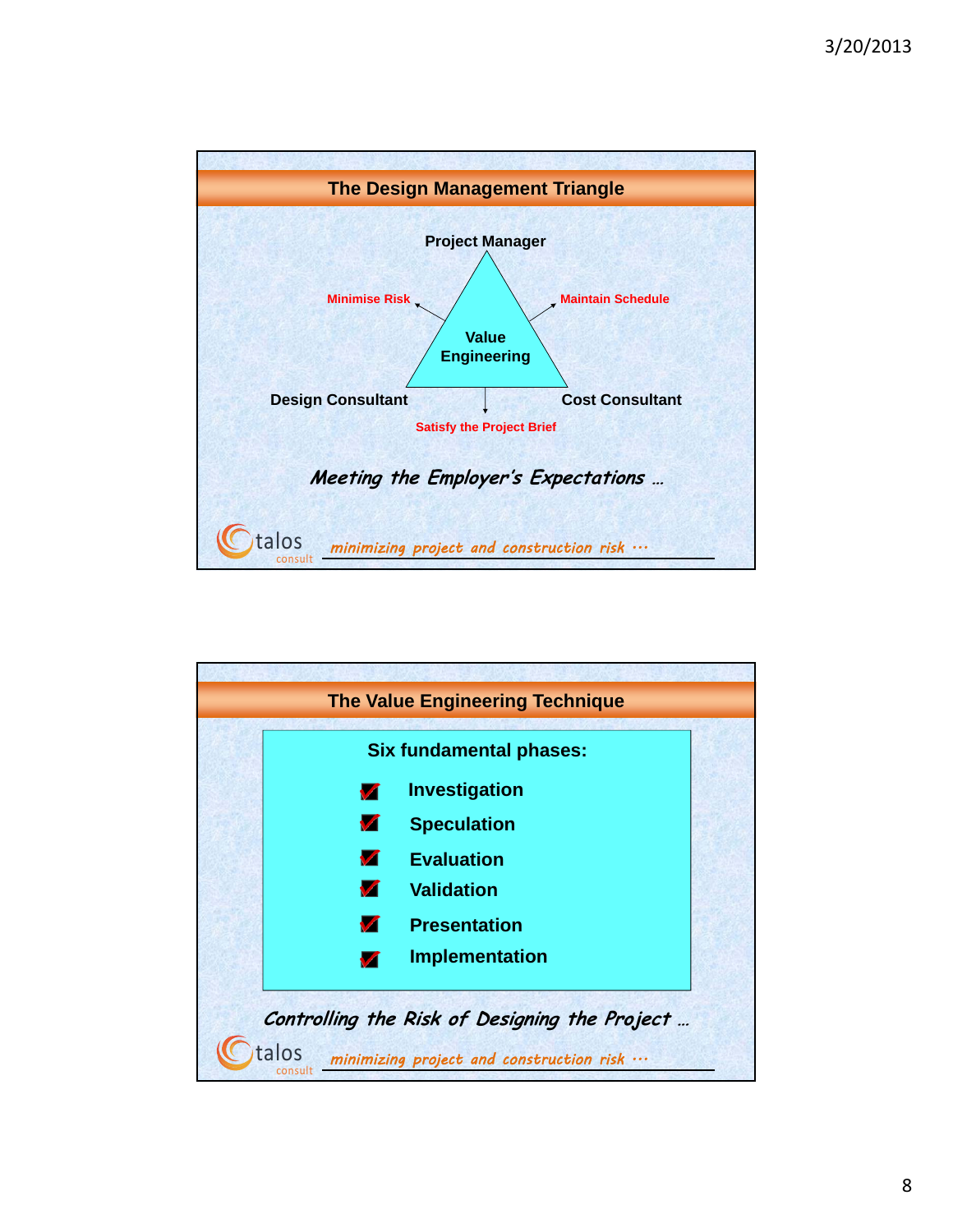

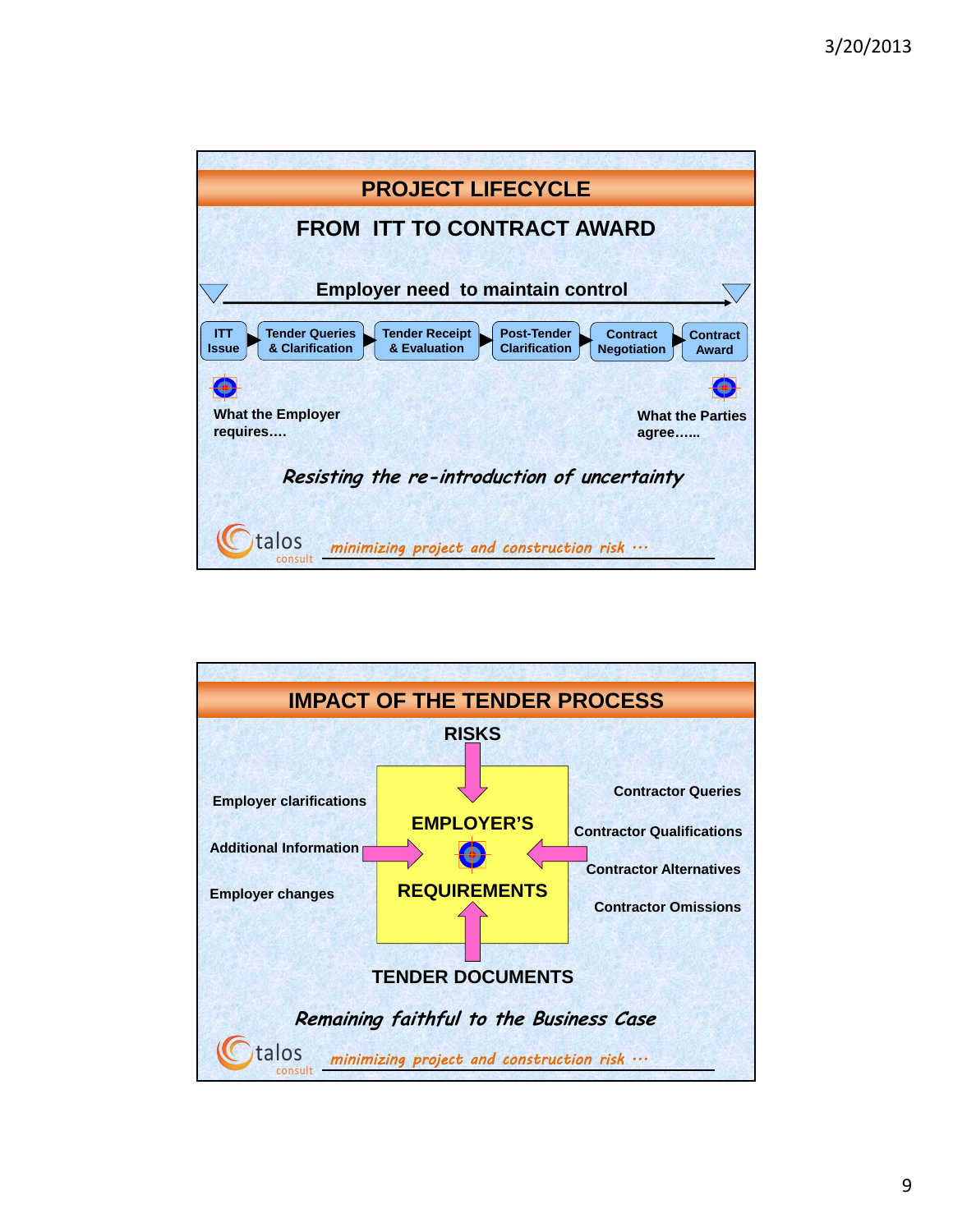

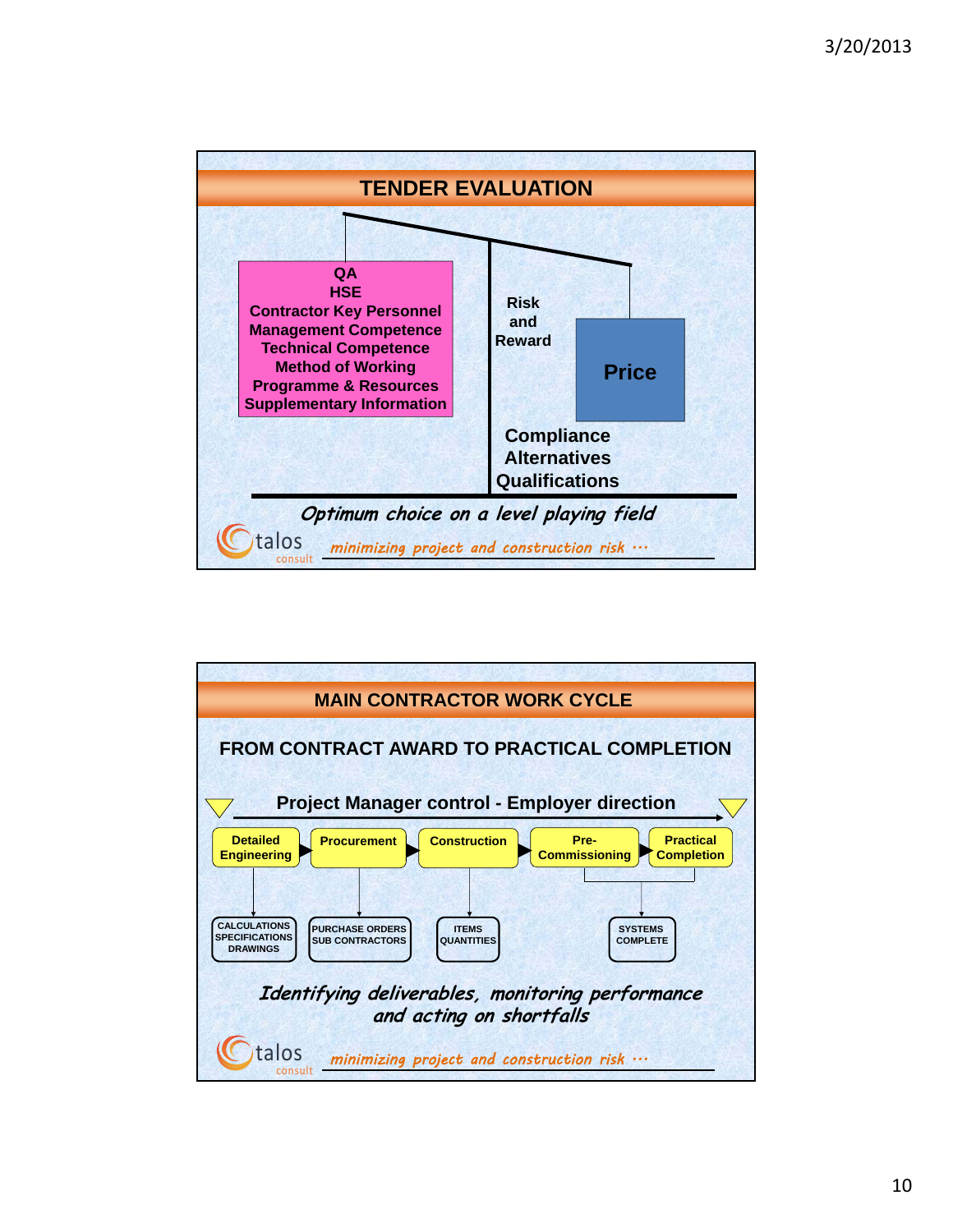

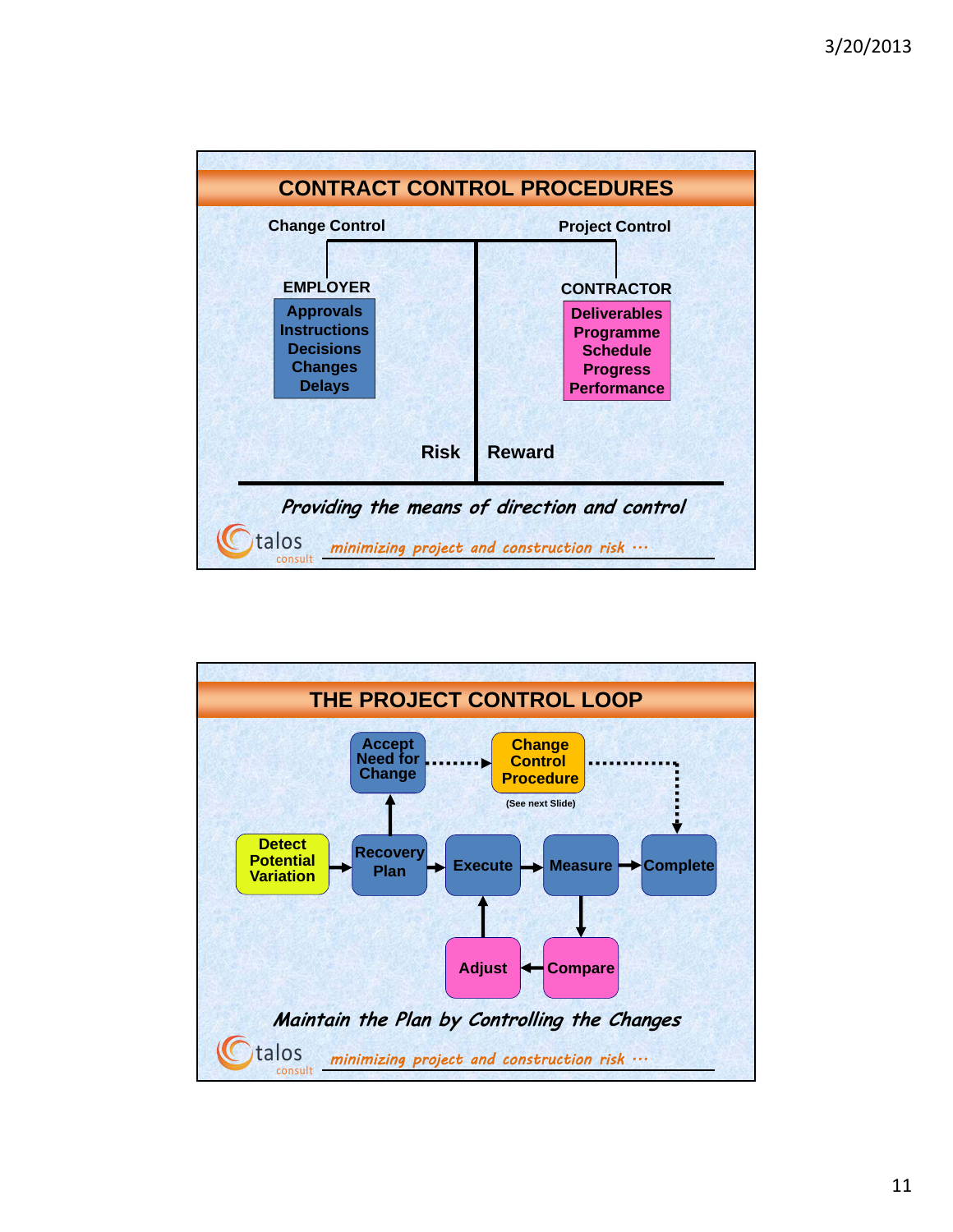

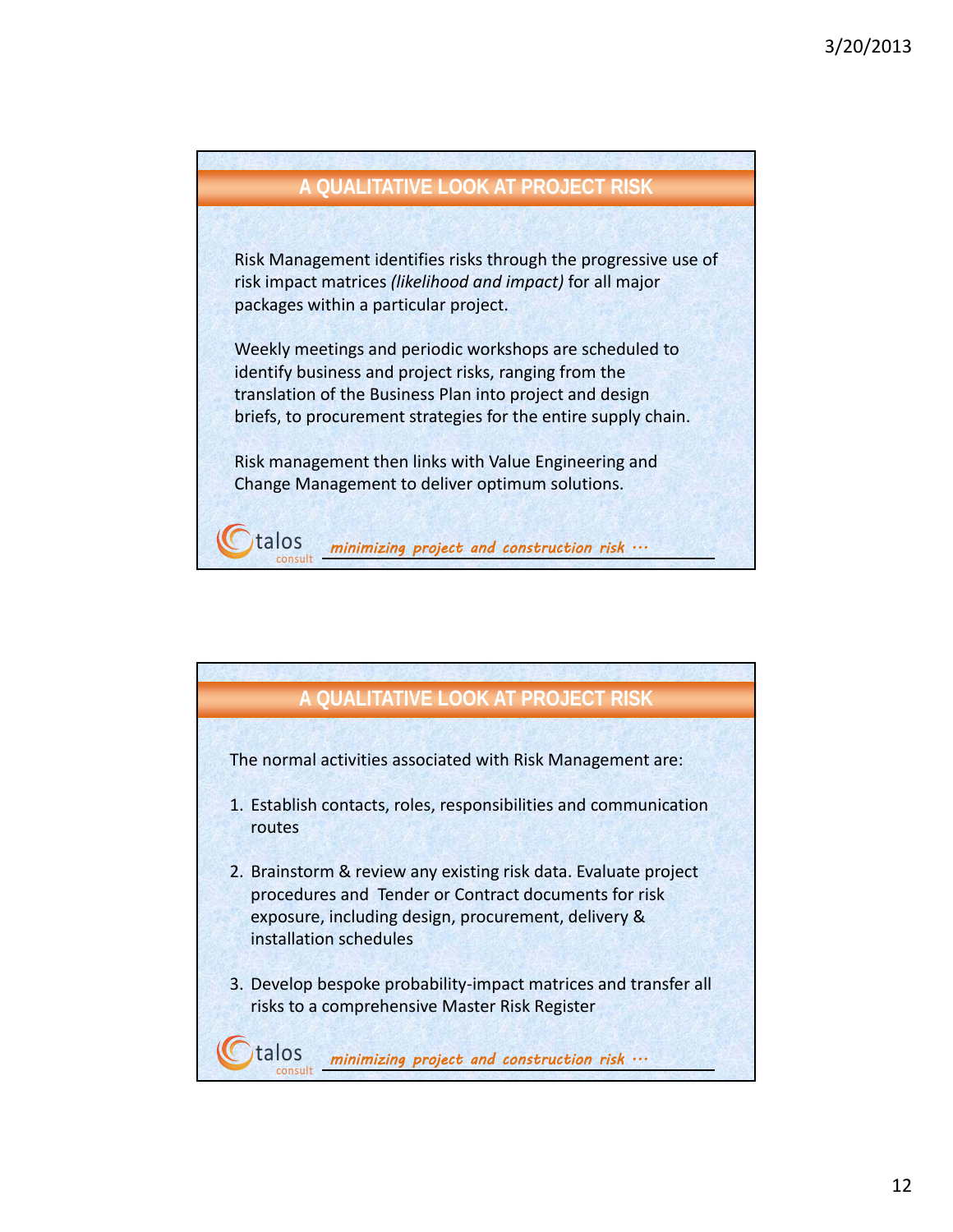

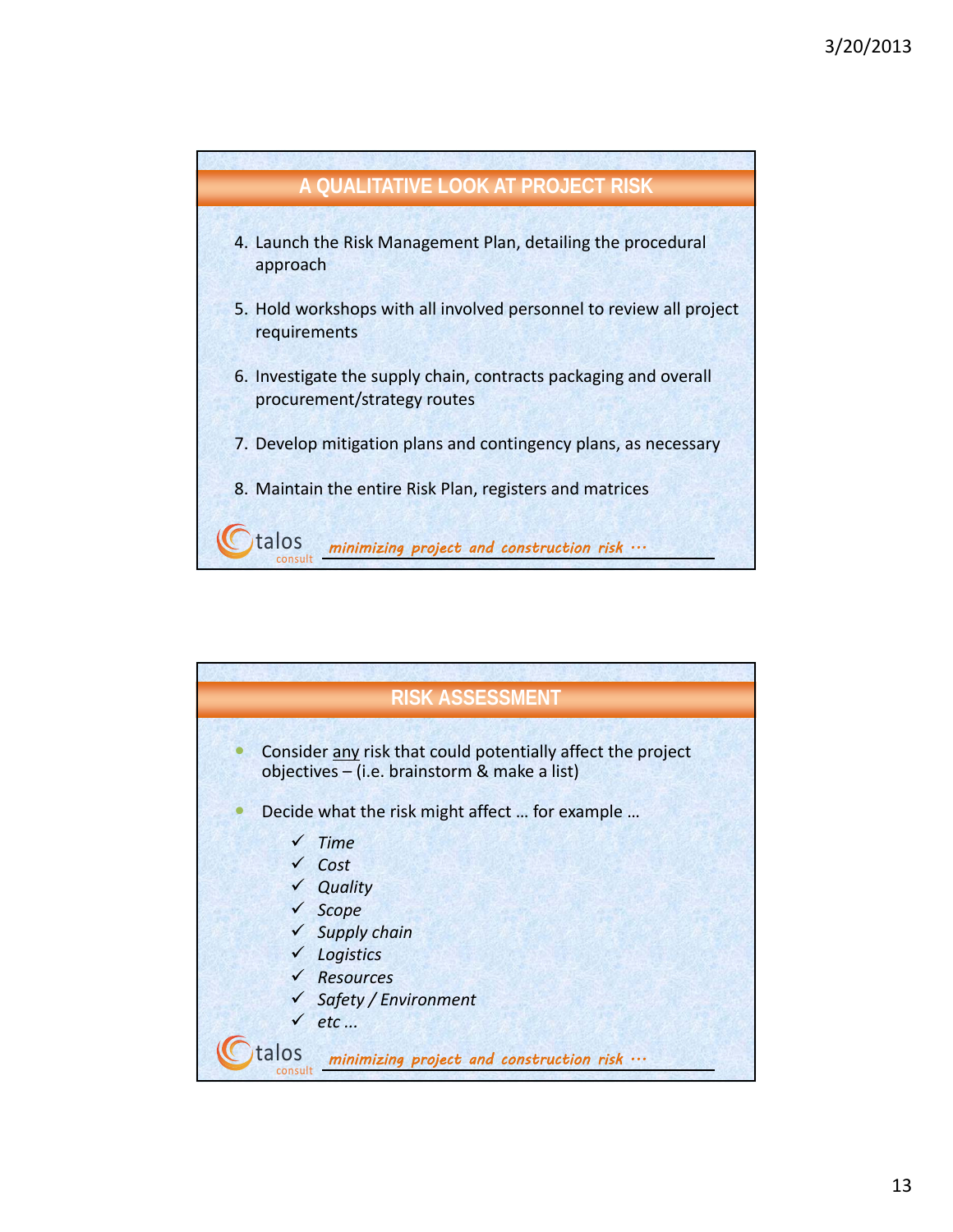## **RISK ASSESSMENT**

- **External/Strategic/Corporate Business risk** whatever affects our ability to meet business objectives. These high level risks are managed within the business and cannot be transferred. Such risks include project funding, organizational, political, environmental, cultural, mergers & acquisitions, infrastructure failure, utility Authorities, legislation, changes in marketplace, security, life safety, functionality and business continuity risks.
- It should be possible to mitigate, to a degree, some risks despite being outside *our* control. These are generally business risks (scope) that could jeopardize the success of the project in terms of viability.
- **Project/Programme/Operational risk** includes technical, contract, design, market costs, claims, operational issues, schedules/time, resources, quality, procurement; these should be managed by the party best placed to do so. These are project risks that could jeopardize the success of the project in terms of time, cost, quality or safety.

minimizing project and construction risk  $\cdots$ 

talos

talos minimizing project and construction risk  $\cdots$ **RISK EVALUATION - QUALITATIVE** The common approach … **Evaluate the probability or likelihood of** *something* **happening? Evaluate the impact or consequences of** *something* **happening?** A risk is identified as **L**=Low, **M**=Medium, **H**=High, **VH**= Very High …green = low Yellow = Medium Red = high Probability/Impact Low impact Medium impact High impact Hardly likely Low risk Low risk Low risk Low risk Not likely **Low risk** Low risk **Low risk** Low risk **Medium risk** Maybe Low risk **Medium risk Medium**/High risk Likely Low risk **Medium/High risk High risk** Highly likely **Medium risk** High risk Very High risk **BUT now consider impacts separately for time, cost, quality, scope**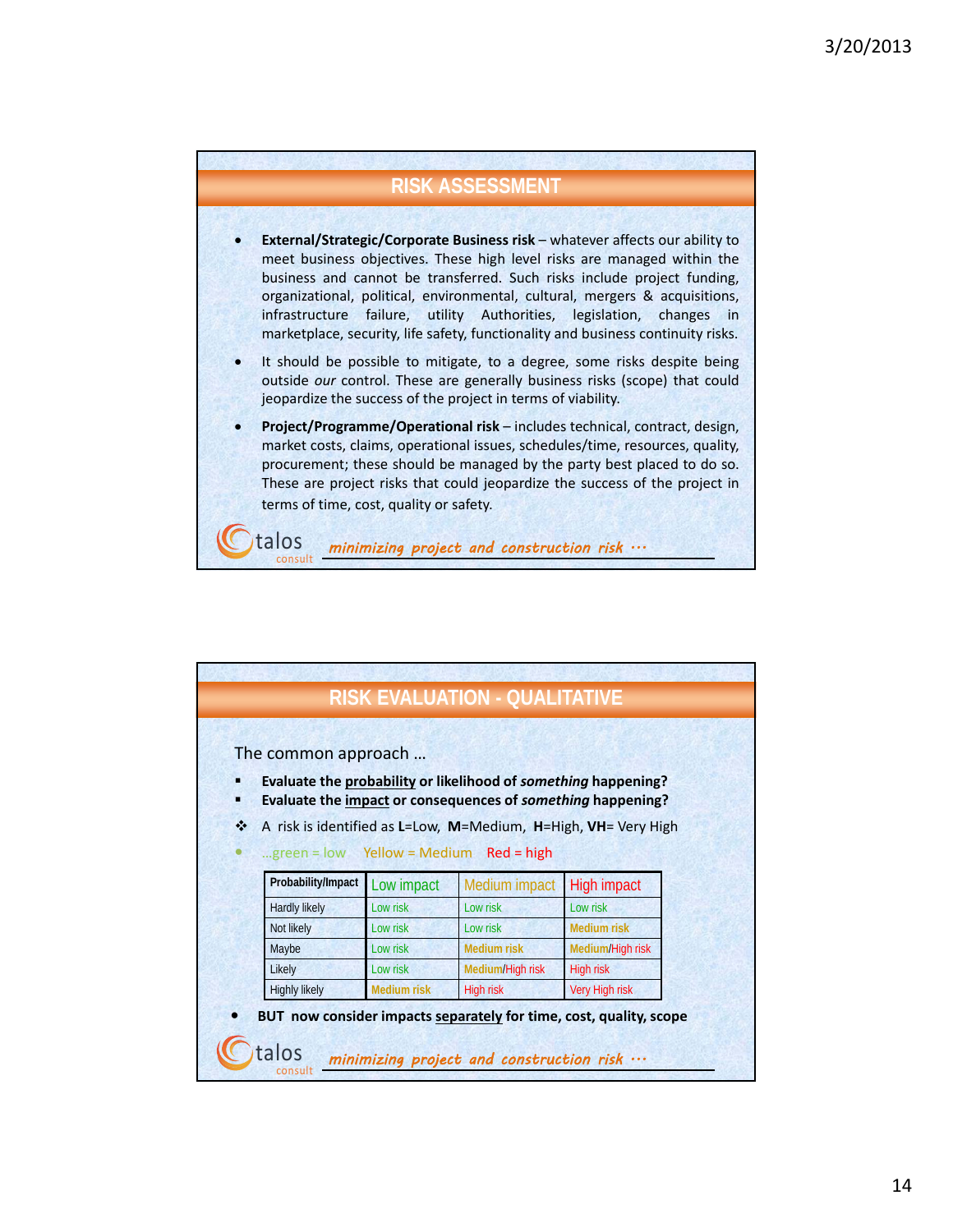

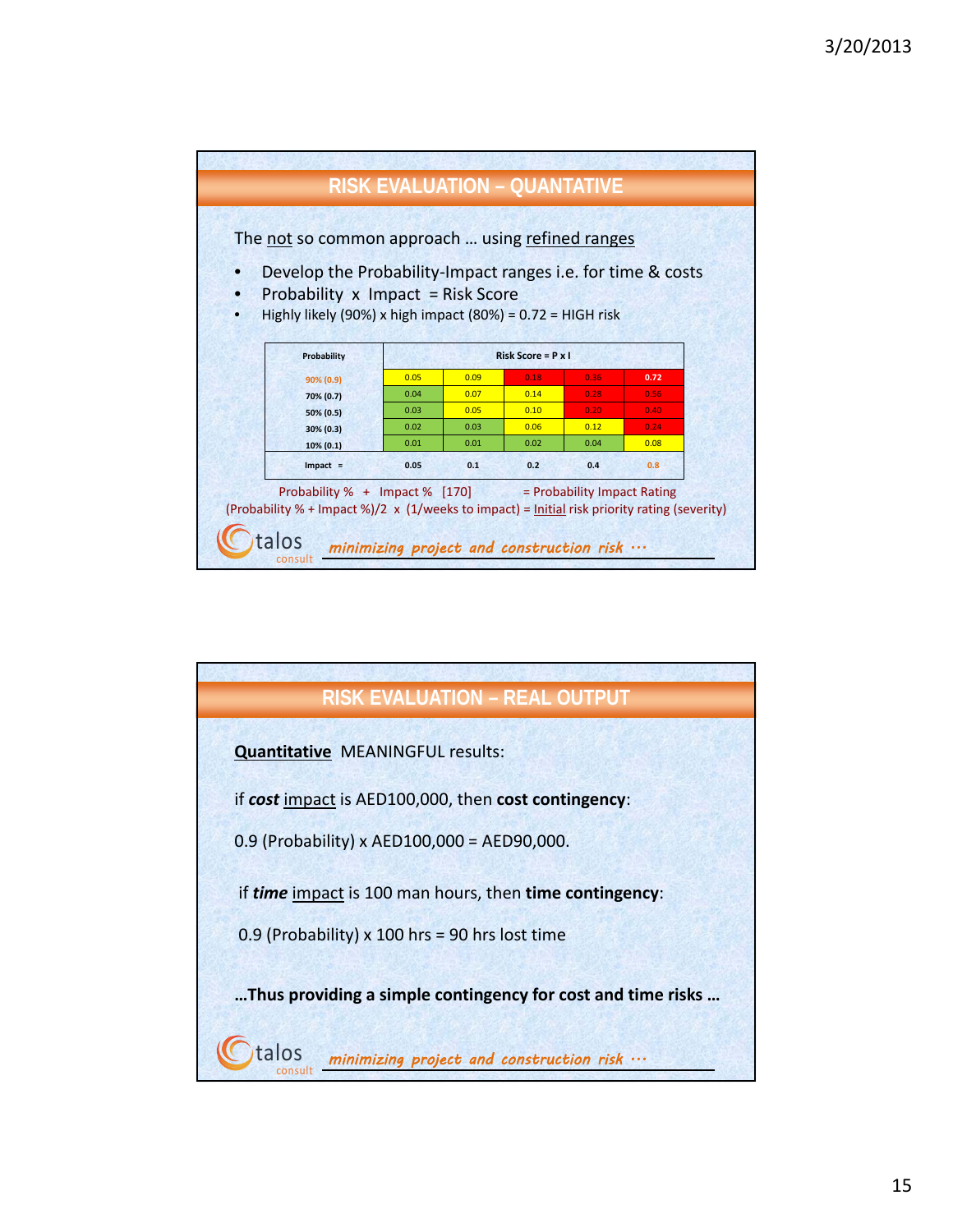

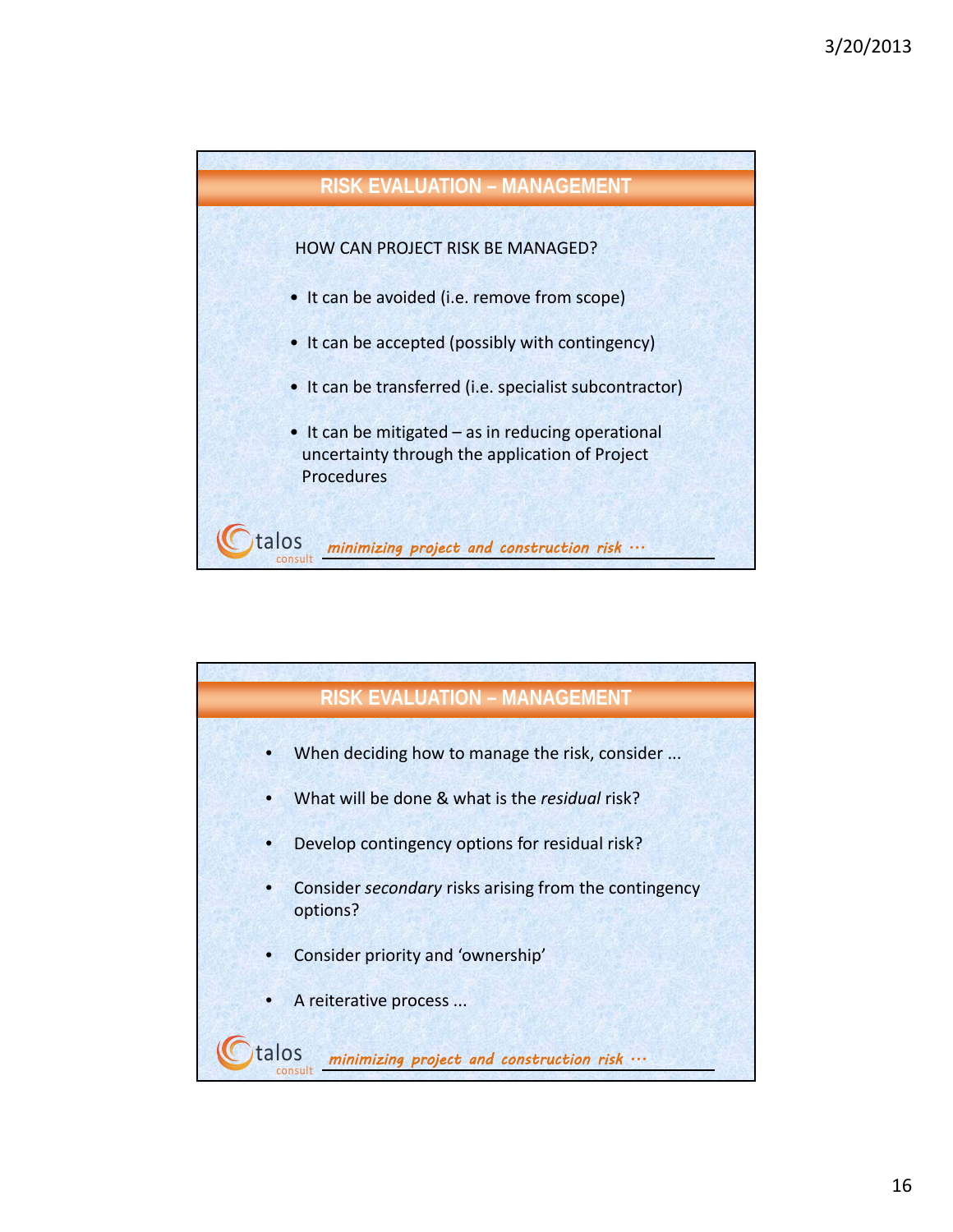

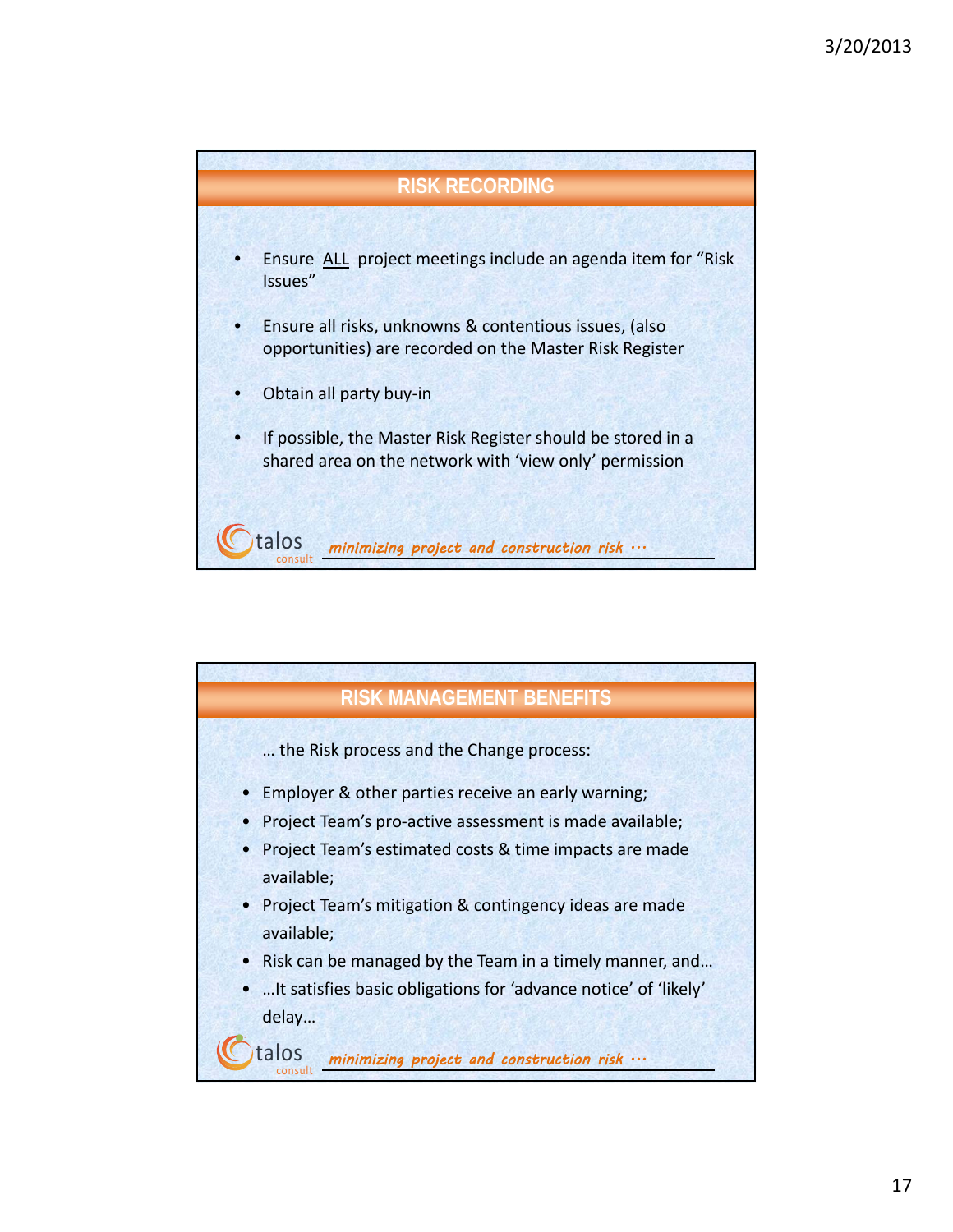

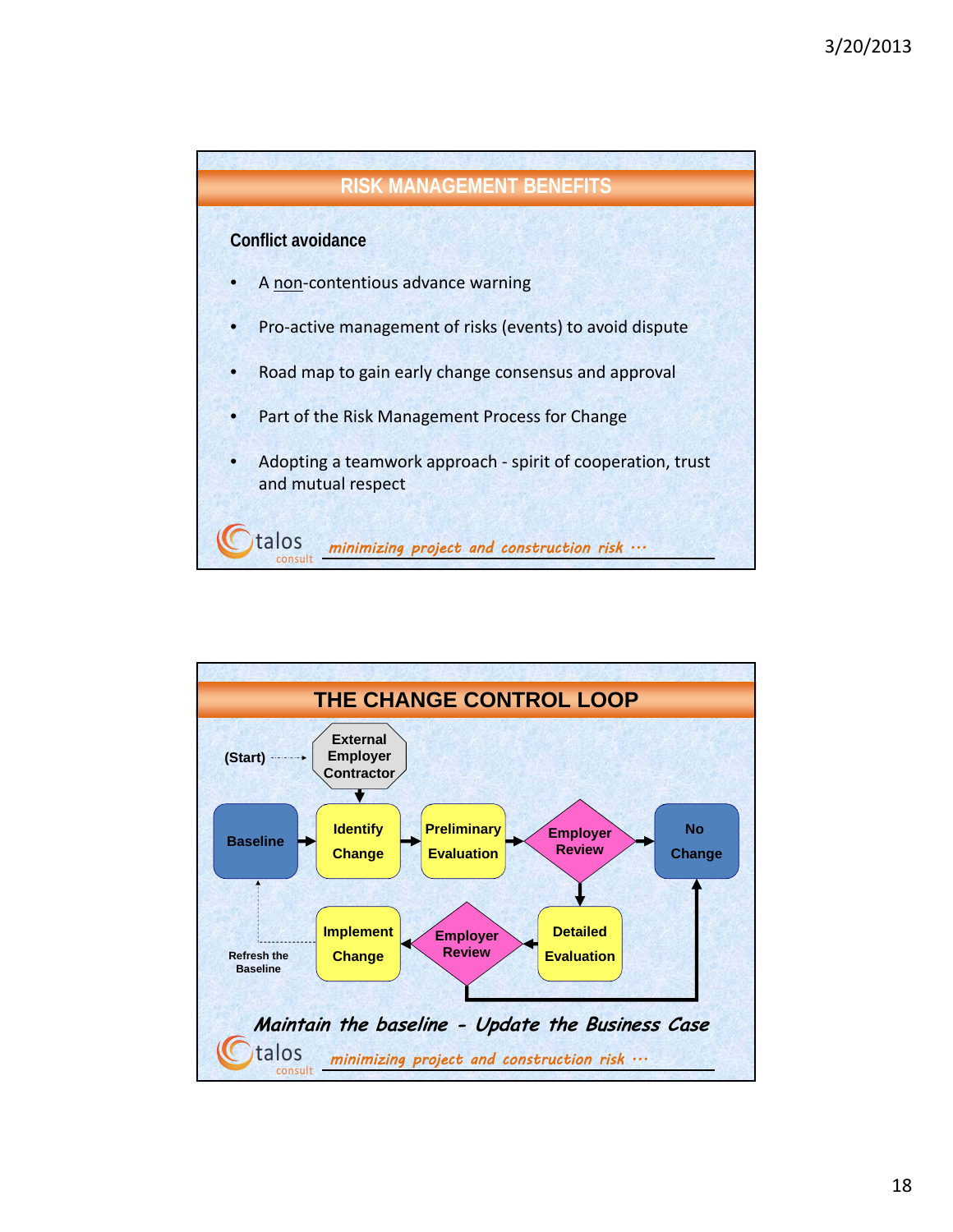

| <b>PROJECT CLOSURE</b>                                                                                                        |                                                                                                                       |                                         |
|-------------------------------------------------------------------------------------------------------------------------------|-----------------------------------------------------------------------------------------------------------------------|-----------------------------------------|
| <b>PRE CONTRACT</b>                                                                                                           | <b>PROJECT EXECUTION</b>                                                                                              | <b>POST EXECUTION</b>                   |
| <b>ASSESSMENT</b>                                                                                                             |                                                                                                                       |                                         |
|                                                                                                                               | <b>IMPLEMENTATION</b>                                                                                                 |                                         |
| <b>RECOVERY</b>                                                                                                               |                                                                                                                       |                                         |
|                                                                                                                               |                                                                                                                       | <b>RECOURSE</b>                         |
| <b>Identification</b><br><b>Classification</b><br><b>Strategy</b><br><b>Control Method</b>                                    | <b>Convert Uncertainty to Certainty</b><br><b>Identify /Quantify Change</b><br><b>Formalise Price/Time Adjustment</b> | <b>Claims</b><br>And<br><b>Disputes</b> |
| Closing Out the Project and Identifying Residual Issues<br>alos<br>minimizing project and construction risk $\cdots$<br>consu |                                                                                                                       |                                         |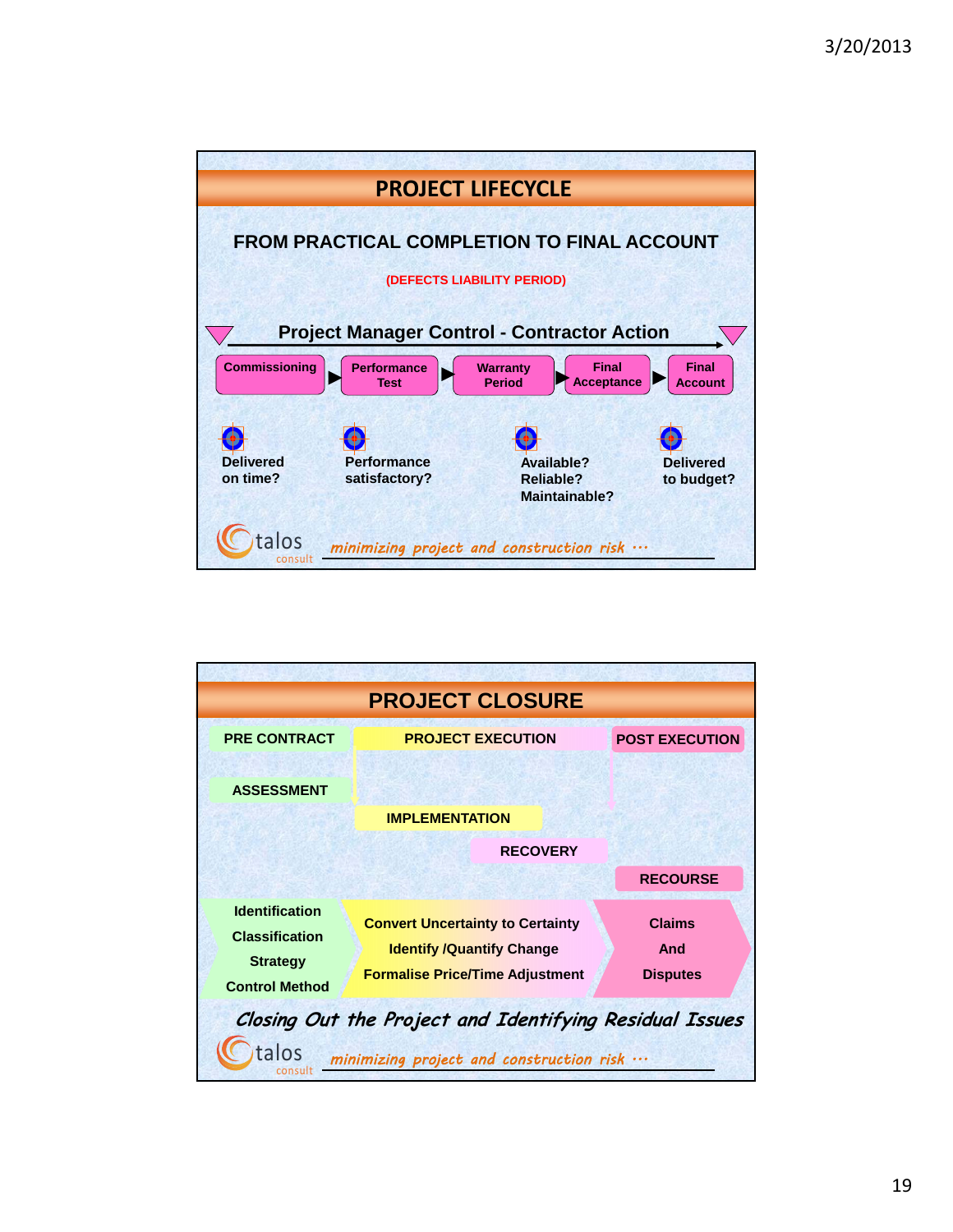